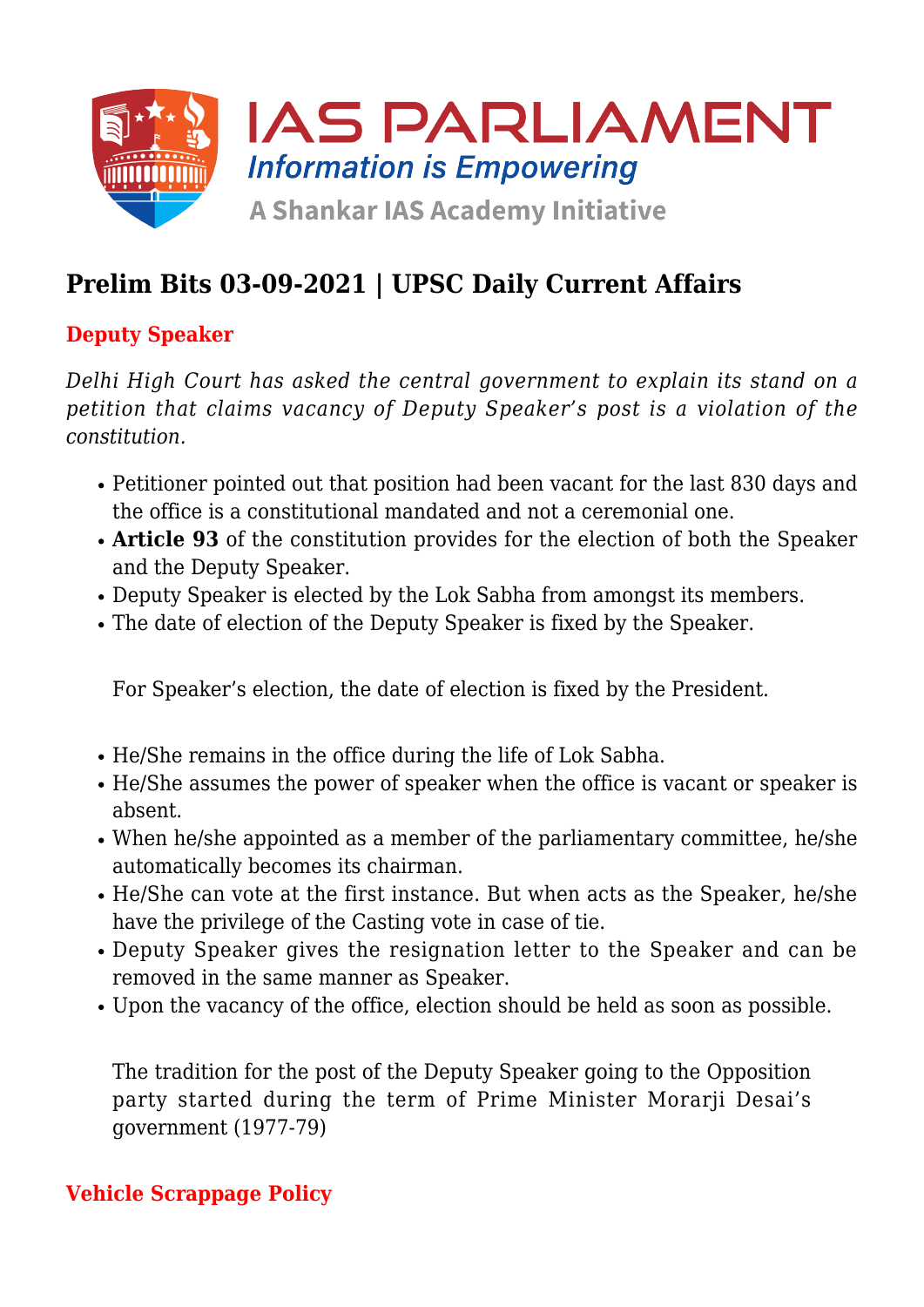*The Delhi Transport Department has iterated that not all provisions of the Centre's vehicle scrapping policy will be applicable in Delhi-NCR.*



- **Centre's scrapping policy** It classifies vehicles as commercial and personal and not based on their fuel type.
- Commercial vehicles over 15 years old and personal vehicles over 20 years old will have to scrapped only if they fail an automated fitness test.
- It states that old vehicles clearing an automated fitness test are allowed to ply.

A registration certificate for a passenger vehicle is valid for 15 years and for a commercial vehicle is 10 years.

The vehicle will then have to undergo a mandatory fitness test after its expiry, which will have to be repeated for every 5 years from then.

- **Delhi Transport Department Policy** It classifies vehicles based on type of fuel.
- It states diesel vehicles over 10 years old and petrol vehicles more than 15 years old "shall not ply" on the roads of Delhi-NCR.
- Those violate are liable to face penal action under Motor Vehicles Act, 1988.
- It clarified that though Registration Certificates are valid, renewal will not be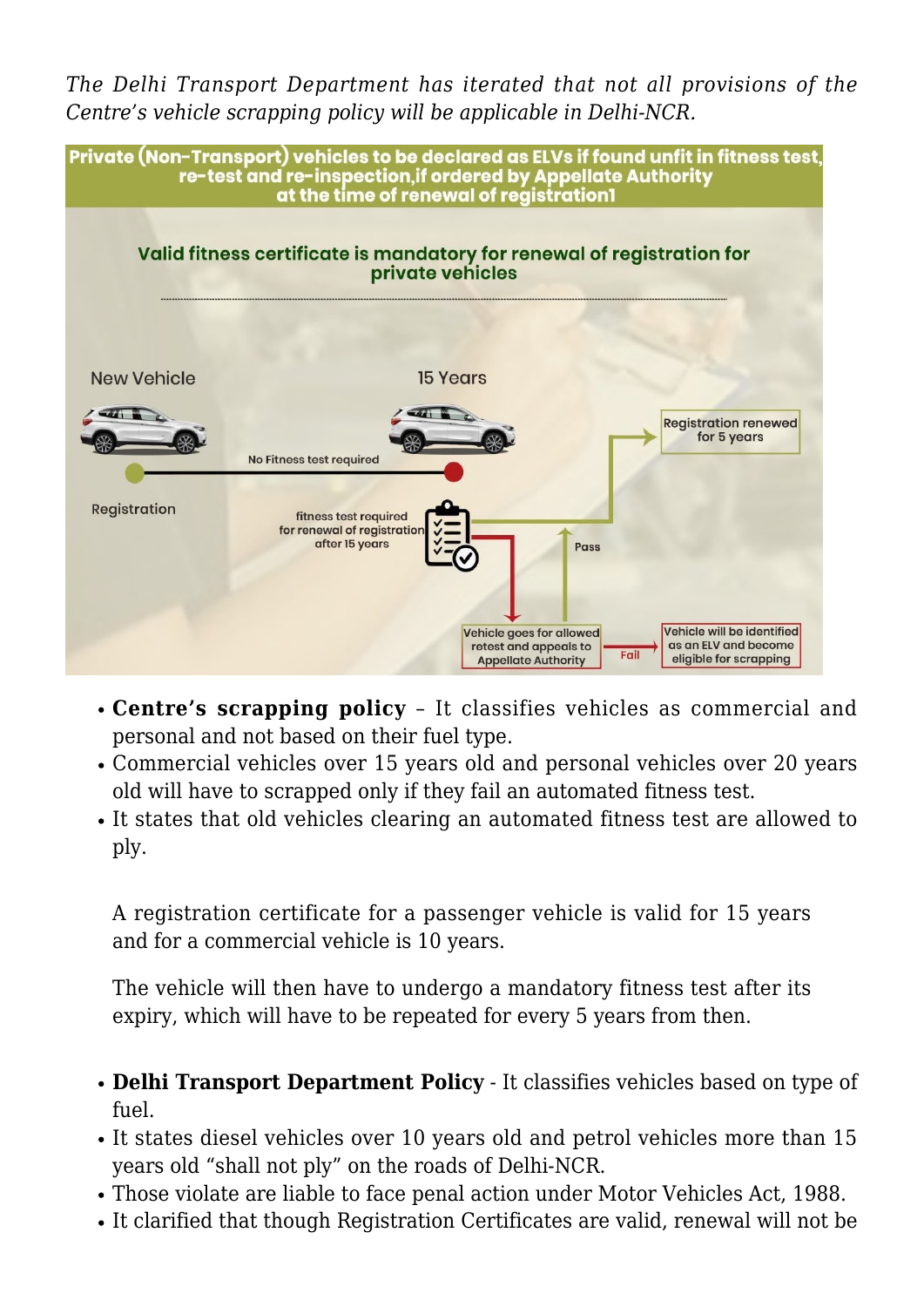allowed in Delhi-NCR once diesel vehicle crosses 10 years.

But, no-objection certificates will be issued to diesel vehicles aged between 10-15 years old for re-registration in certain states.

### **Durand Line**

*The fence erected by Pakistan along the 2,640-km Durand Line which is opposed by Taliban is a potential flashpoint in relations between the Taliban and Pakistan*

- $\bullet$  In  $19^{\text{th}}$  century Afghanistan was used as a buffer by the British against the fear of Russian expansionism to its east
- Hence the British civil servant Sir Henry Mortimer Durand signed an agreement with Afghan ruler Amir Abdur Rahman on November 12, 1893 demarcating the Durand line
- The line stretches from the border with China to Afghanistan's border with Iran
- This line demarcated the limits of Afghanistan's and British India's "spheres of influence" on the Afghan "frontier" with India
- The line puts the strategic Khyber Pass on the British side
- It cuts through Pashtun tribal areas, leaving villages, families, and land divided between the two spheres of influence
- Some historians believe it was a part of British's divide and rule policy
- Hence, Pashtuns rejected the line after independence
- When the Taliban seized power in Kabul the first time, they also rejected the Durand Line
- The cross-border tensions peaked in 2017 with several attacks on Pakistani border posts by militants
- Pakistan accused Afghanistan of sheltering while the Afghan government accused Pakistan of giving safe haven to Afghan Taliban and Haqqani Network
- So Pakistan began erecting a \$500mn fence fitted with surveillance cameras and infrared detectors, and punctuated by 1,000 watchtowers along the Durand Line
- Cross-border movement will only be allowed through 16 formally designated points after the completion of the project
- The fence has been a source of more tensions and seen as a move by Pakistan to formalise the boundary, making their division permanent
- But Pakistan believes that the fence will help control any spillover from unrest and chaos there.